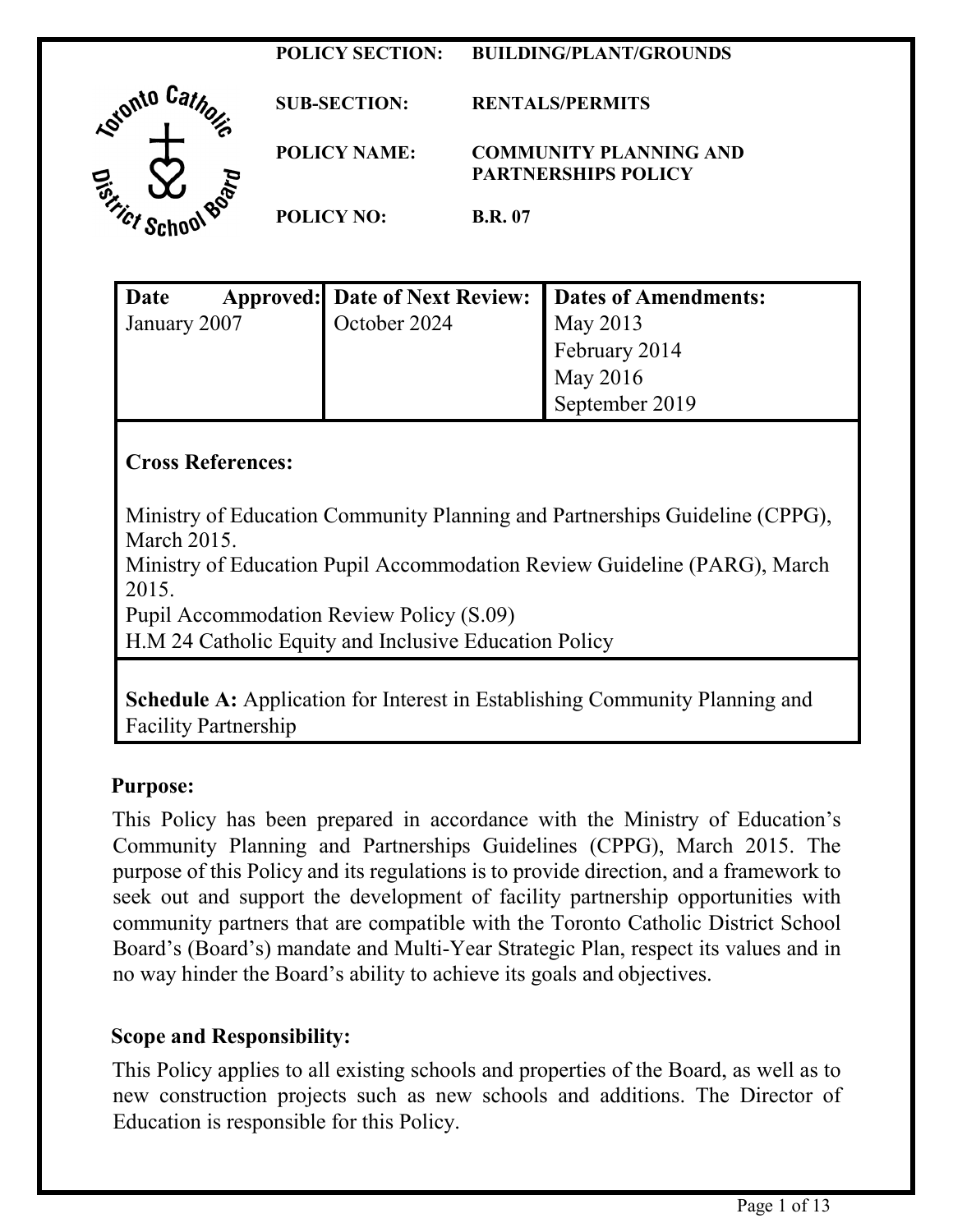# **POLICY SECTION: BUILDING/PLANT/GROUNDS**  A<sup>tonto Catho</sup> **SUB-SECTION: RENTALS/PERMITS POLICY NAME: COMMUNITY PLANNING AND PARTNERSHIPS POLICY POLICY NO: B.R. 07**

# **Alignment with MYSP:**

Living Our Catholic Values Strengthening Public Confidence Fostering Student Achievement and Well-Being Providing Stewardship of Resources

# **Financial Impact:**

Community partnerships established through the implementation of this Policymay result in a reduction of facility operating costs for the Board. The Board is not expected to absorb additional costs to support facility partnerships**.** The Board can recover any costs associated with operation, maintenance, administration, renovation and capital improvements (to make space suitable for use by facility partners) arising from the community partnership.

# **Legal Impact:**

The Board could be involved in legal proceedings if community partnerships are not established in accordance with this Policy.

The Education Act requires school boards to maintain a safe learning environment for pupils under its care. The Board must be vigilant in establishing community partnerships to ensure that the safety of students is not compromised.

#### **Policy:**

The Board is committed to equity of opportunity and outcomes for its diverse population of students by creating the best optimal environments for learning. Community partnerships between the Board and community organizations have the potential to reduce facility operating costs and maximize the efficient utilization of Board assets. They also have the potential to improve services and supports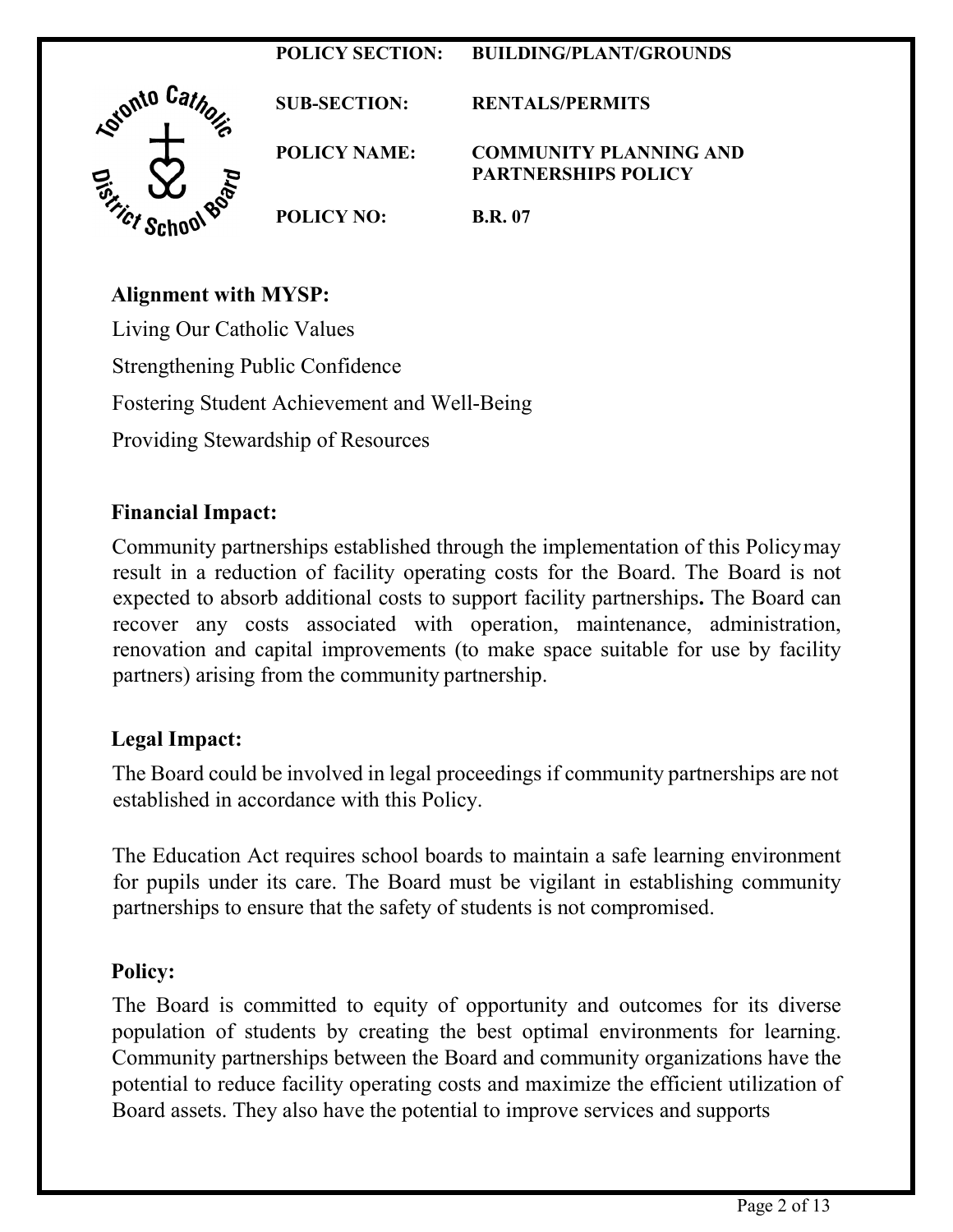

available to students. Community partnerships strengthen relationships, promote equity and inclusion and enhance service delivery for communities. The Board will, in accordance with this Policy, endeavor to seek out and support community partnerships that are of benefit to the Board, its students and the wider community.

#### **Principles:**

The Board is committed to equitable, responsive, and responsible allocation of resources, including the provision of equitable, affordable and sustainable learning facilities. The following principles will be used as a foundation to support the mission and vision of the Board in pursuing and establishing community partnerships.

- i. The Board's primary responsibility is to support and promote student achievement and wellbeing in a safe, equitable, and inclusive environment.
- ii. Effective community partnerships must respect the core values of each partner.
- iii. The Board will continue to have the authority to make decisions regarding its school facilities and the use of its properties that are consistent with the Education Act.
- iv. This Policy does not prevent the Board from building, renovating or closing schools, or from disposing of surplus assets as necessary.
- v. Based on criteria contained in this Policy, the Board will have the sole discretion to identify, on an annual basis, buildings and sites that are suitable and available for community partnerships, as well as to determine which future new construction projects may present an opportunity for co-building with community partners.
- vi. The Board will consider, and at its sole discretion determine the eligibility of all potential partners based on criteria contained in this Policy.
- vii. At a minimum, community partnerships will be based on full cost-recovery to the Board.
- viii. The Board will continue to follow Ontario Regulation 444/98 regarding the lease or sale of assets which have been declared surplus.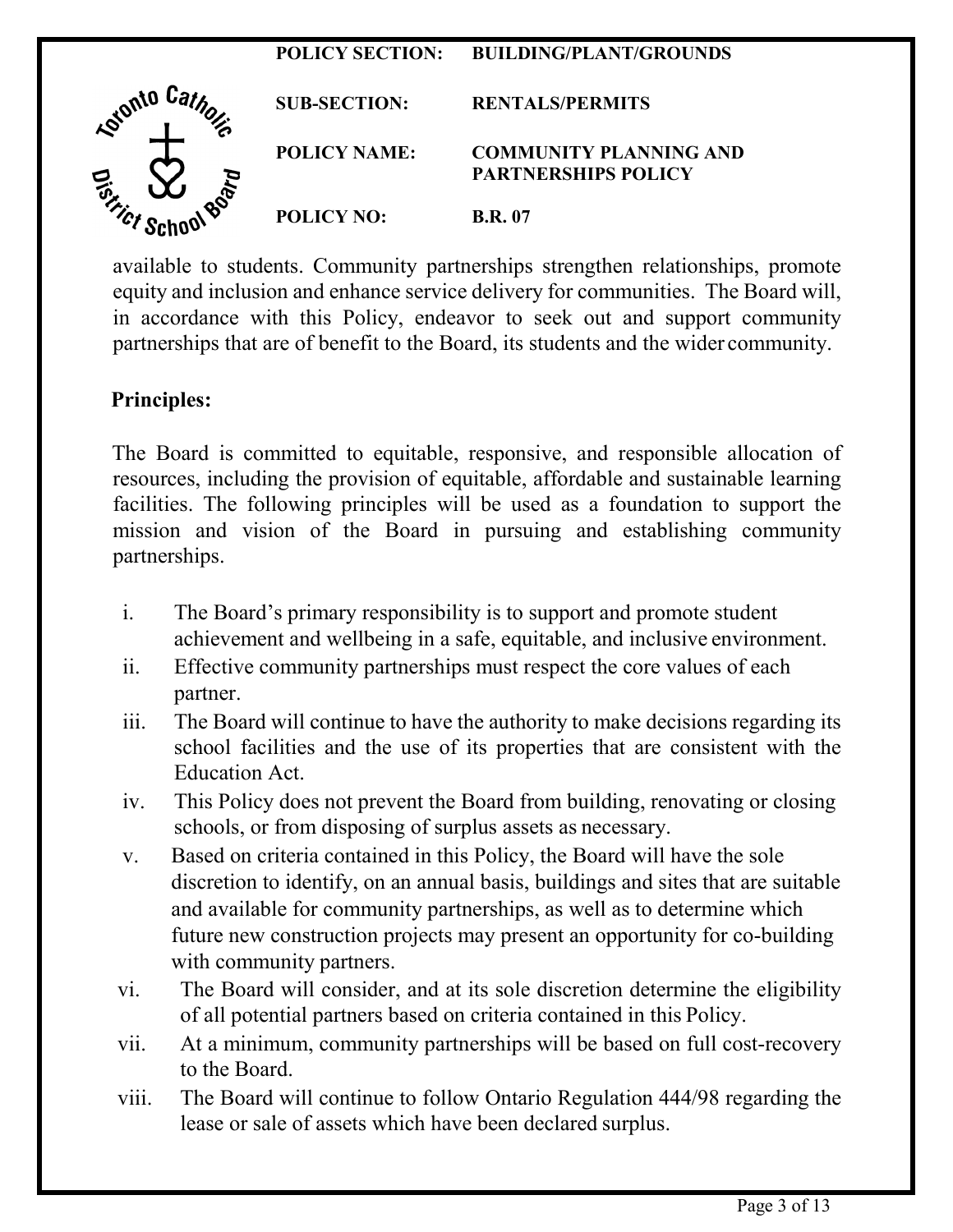# **POLICY SECTION: BUILDING/PLANT/GROUNDS**  A<sup>vonto Catho</sup> **SUB-SECTION: RENTALS/PERMITS POLICY NAME: COMMUNITY PLANNING AND PARTNERSHIPS POLICY POLICY NO: B.R. 07**

- ix. This Policy recognizes that facility sharing between publicly funded school boards through co-ownership, lease or other agreements is a priority for the Ministry of Education and school boards; coterminous boards that have priority status under O. Reg. 444/98 shall not be disadvantaged under this Policy.
- x. The Board may choose to enter into a license or joint-use agreement for space that is unused but has not been declared surplus.
- xi. While this Policy focuses on facility based partnerships as opposed to those of a service or program based nature, the Board is encouraged to pursue service/program exchanges that may arise with its facility partners.

# **Regulations:**

# **1. Identification of Space for Partnership Opportunities**

- **a)** This Policy shall apply to situations in which unused space on all existing school sites or in existing facilities, is to be considered for community partnership purposes. This Policy shall also apply to partnership opportunities involving new construction.
- **b)** Based on the Board's Long Term Accommodation Plan (LTAP) and other sources of information available to staff, an annual review of the Board's property assets shall be undertaken to identify underutilized facilities that have suitable spaces for potential partnership opportunities, as well as potential cobuilding opportunities with respect to new construction.
- **c)** Locations identified as being suitable for facility partnerships or co-build opportunities shall be subject to Board approval.

#### **2. Partnerships - Underutilized Space**

**a)** In identifying existing facilities with potential partnership opportunities, the annual review of the Board's assets shall take into consideration, but not be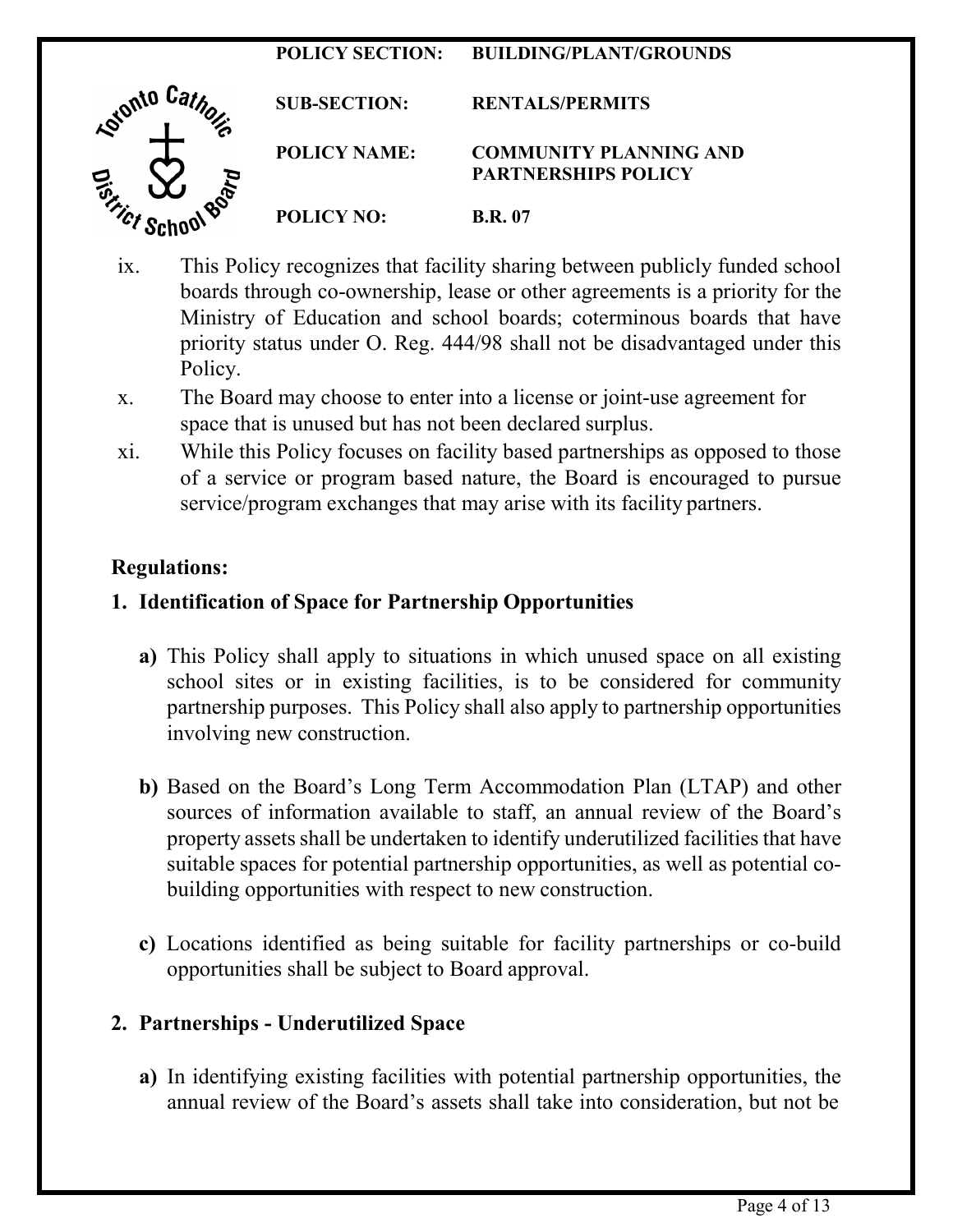# **POLICY SECTION: BUILDING/PLANT/GROUNDS**  A<sup>tonto Cathor</sup> **SUB-SECTION: RENTALS/PERMITS POLICY NAME: COMMUNITY PLANNING AND PARTNERSHIPS POLICY POLICY NO: B.R. 07**

limited to the following factors: site size, school capacity, current and projected enrolment, facility condition, current programming and initiatives.

- **b)** The following criteria, where applicable, may be considered in determining the suitability of facilities for partnership opportunities. Other criteria may also be considered.
	- i. Facilities that have been at 60% utilization or less for two consecutive years or have 200 or more unused pupil places.
	- ii. Facilities with a 5-year projected utilization rate of 60% or less from the start of the partnership.
	- iii. Ability to identify and create a separate, distinct and contiguous space within the facility, without compromising or detrimentally affecting the remaining space to be used for school programming, and other Board programs or administrative purposes.
	- iv. Facility will not be required for programming purposes or other Board uses in the future.
	- v. Identified space can be easily accessed as required without disruption to the existing use of the facility or building.
	- vi. Site constraints and limitations.
	- vii. Compliance with planning controls such asthe City of Toronto Official Plan and Zoning By-law (eg. permitted land use, parking requirements, other performance standards).
- **c)** In addition to identifying underutilized facilities with potential partnership opportunities, the annual review will also provide details regarding the available space at those facilities, such as location and area of space, facility amenities, and required renovations or improvements if needed.

# **3. Partnerships - New Construction**

**a)** Construction of new schools, additions and significant renovations may be considered as opportunities for partnerships. Site size, topography and other physical constraints may limit partnership opportunities.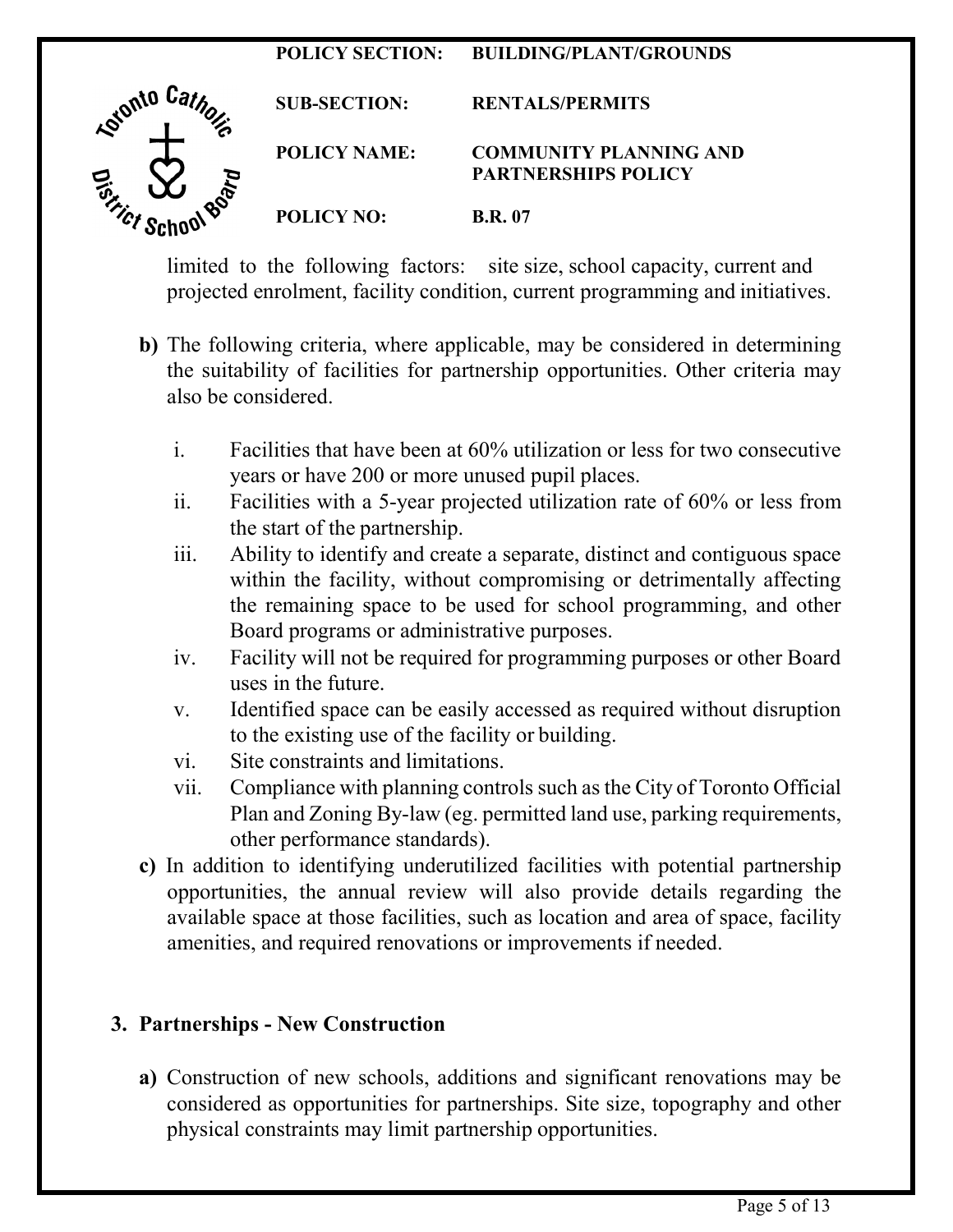

- **b)** When considering building a new school or undertaking a significant addition or renovation, the Board shall notify potential partners one to three years prior to the potential start date of construction.
- **c)** To support potential partners in determining the project's suitability for their purposes, the Board shall provide them with sufficient information regarding the project plans.
- **d)** The Board does not require an identified source of funding or Ministry approval for the project prior to notifying potential partners.
- **e)** Potential community partners are to be encouraged to notify the Board (by way of letter to the Director of Education) about their proposals or plans to build new facilities.
- **f)** Partnership opportunities involving new construction shall be evaluated on a case-by-case basis to determine if the partnership is appropriate for, and in the best interests of the Board.

#### **4. Community Consultation and Notification Requirements**

- **a)** The Board shall hold one public meeting annually to discuss potential partnership opportunities with the public and community organizations. The public meeting may be a dedicated meeting specifically for this purpose, or may be held as part of a regularly scheduled Board meeting.
- **b)** Additional information meetings may be held by staff and potential partners for purposes of clarification, responding to further inquiries, or to discuss supplementary information.
- **c)** Results of the annual review of underutilized facilities that have suitable spaces for potential partnership opportunities, as well as potential co-building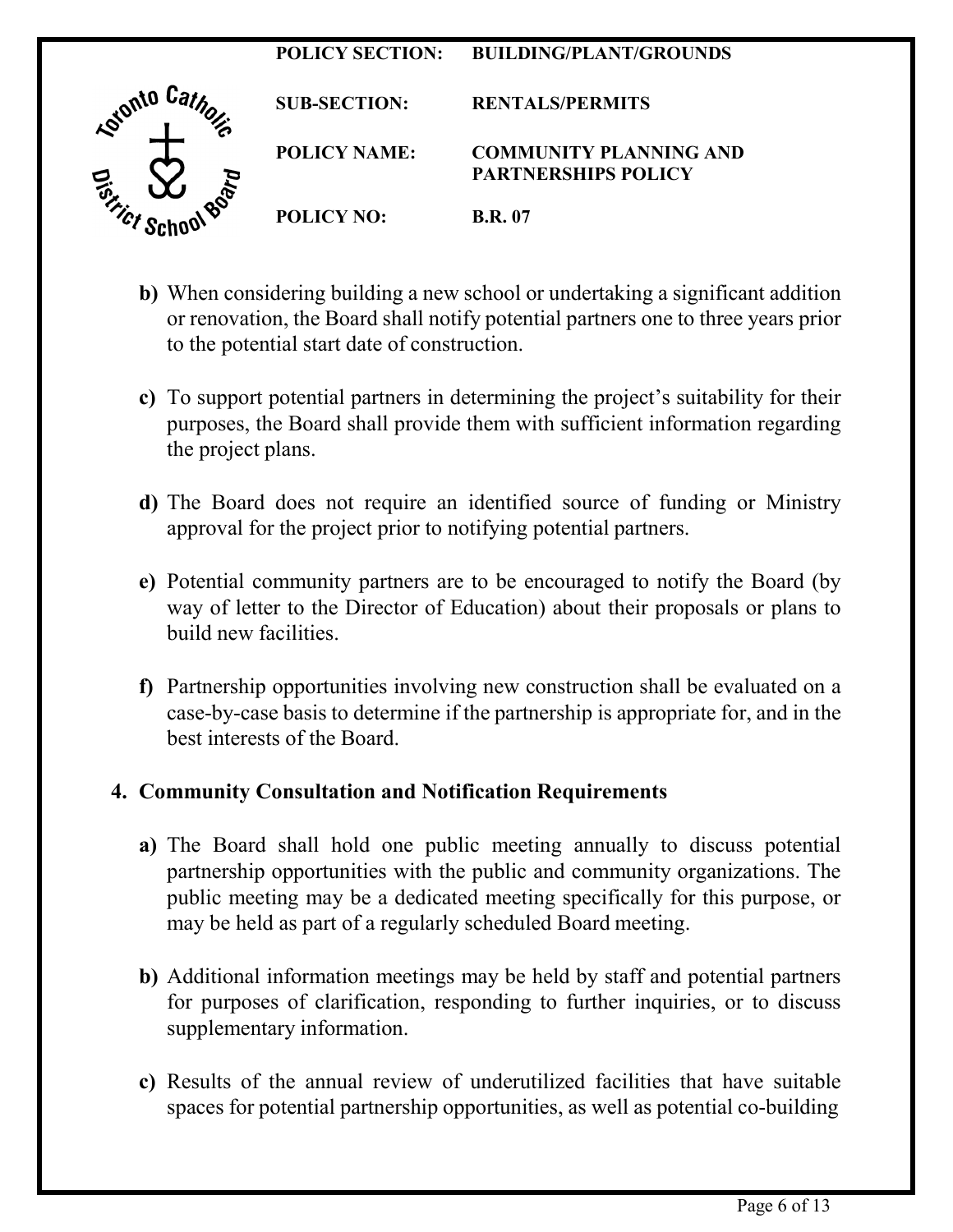

as the basis to inform the annual public meeting as well as other meetings between staff and potential partners.

- **d)** For purposes of community consultation and the annual public meeting, the Board shall create a notification list to include, but not limited to the public sector and community agencies identified below. The Board may, at its discretion, add other entities to the notification list, as well as prioritize the entities that appear on the list.
	- i. Agencies listed under Ontario Regulation 444/98:
		- Co-terminus School Boards
		- City of Toronto
		- Local colleges and universities
		- Provincial Government
		- Federal Government
	- ii. Agencies required under the Ministry CPPG
		- District Social Services Administration Board(s) or Consolidated Municipal Service Manager(s)
		- Public Health Boards, Local Health Integration Networks and Children's Mental Health Centres
		- Child care operators and government funded organizations (if requested by same)
	- iii. Other agencies as approved by the Board
		- To be determined, including all relevant charitable non-profit organizations as well as existing local and Board-wide TCDSB partnerships.
- **e)** The Board shall notify via email the organizations and agencies on the notification list at least 20 calendar days in advance of the meeting about the location and date of the annual public meeting, and post this information on the Board website for broader public access.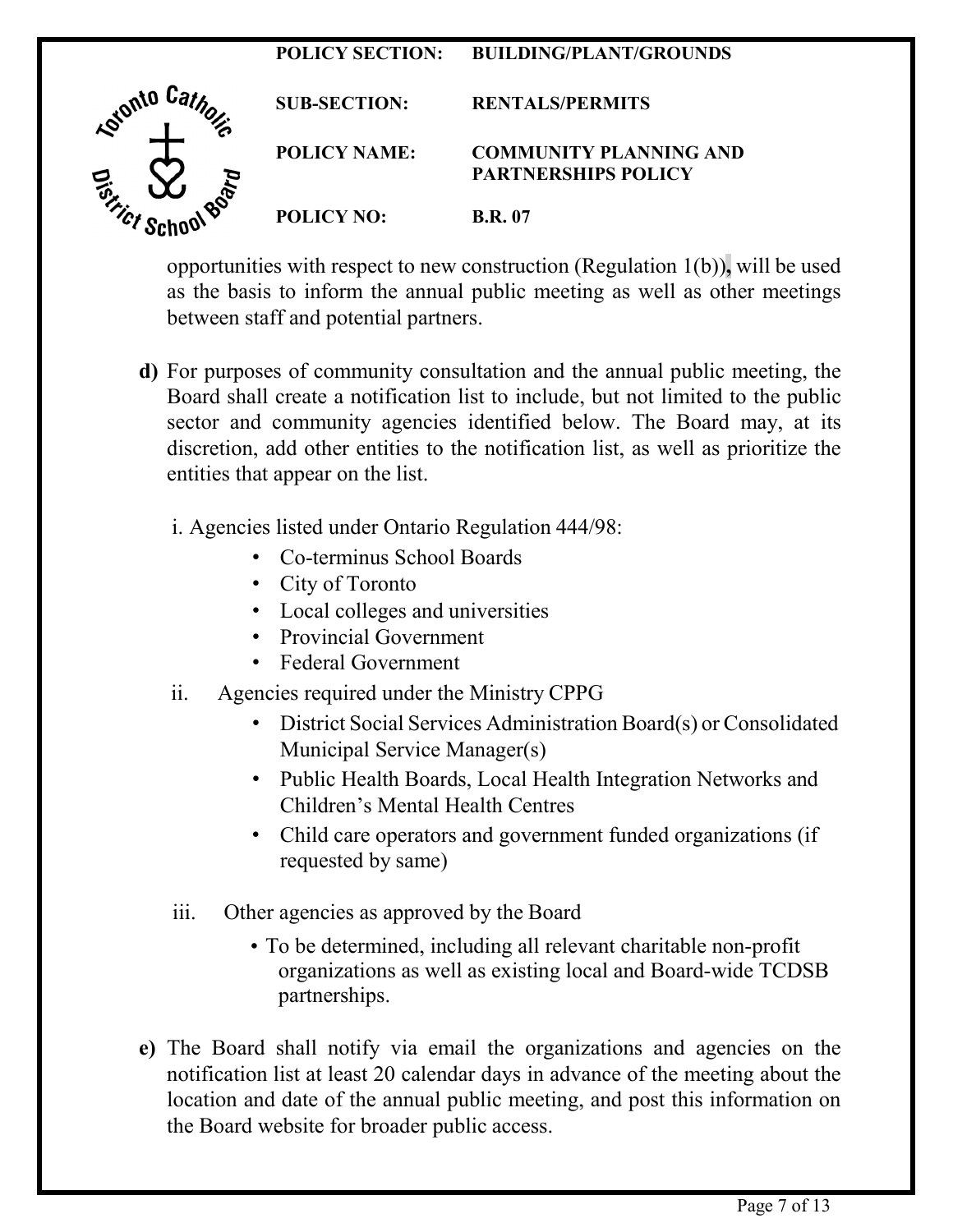

- **f)** Organizations and agencies interested in being on the Board's notification list or interested in partnering with the Board for the use of space in existing facilities, or in co-building with the Board, are to be encouraged to contact the Director of Education directly via letter, instead of waiting for the annual public meeting.
- **g)** For purposes of notification, the Board shall post on its website, information regarding:
	- i. its intention to build new schools and to undertake significant renovations (to be updated as necessary);
	- ii. unused space in open and operating schools, and in administrative buildings that is available for facility partnerships (to be updated at least annually); and
	- iii. contact information to assist with inquiries related to facility partnerships.
- **i)** The Board shall inform via email those on the notification list when important information regarding community planning or facility partnerships is updated.
- **j)** The annual public meeting shall be informed about:
	- i. all or a portion of the Board's LTAP;
	- ii. details of any schools or facilities deemed eligible for facility partnerships; and
	- iii. relevant information available on the Board's website, and any supplementary information related to community planning and partnerships.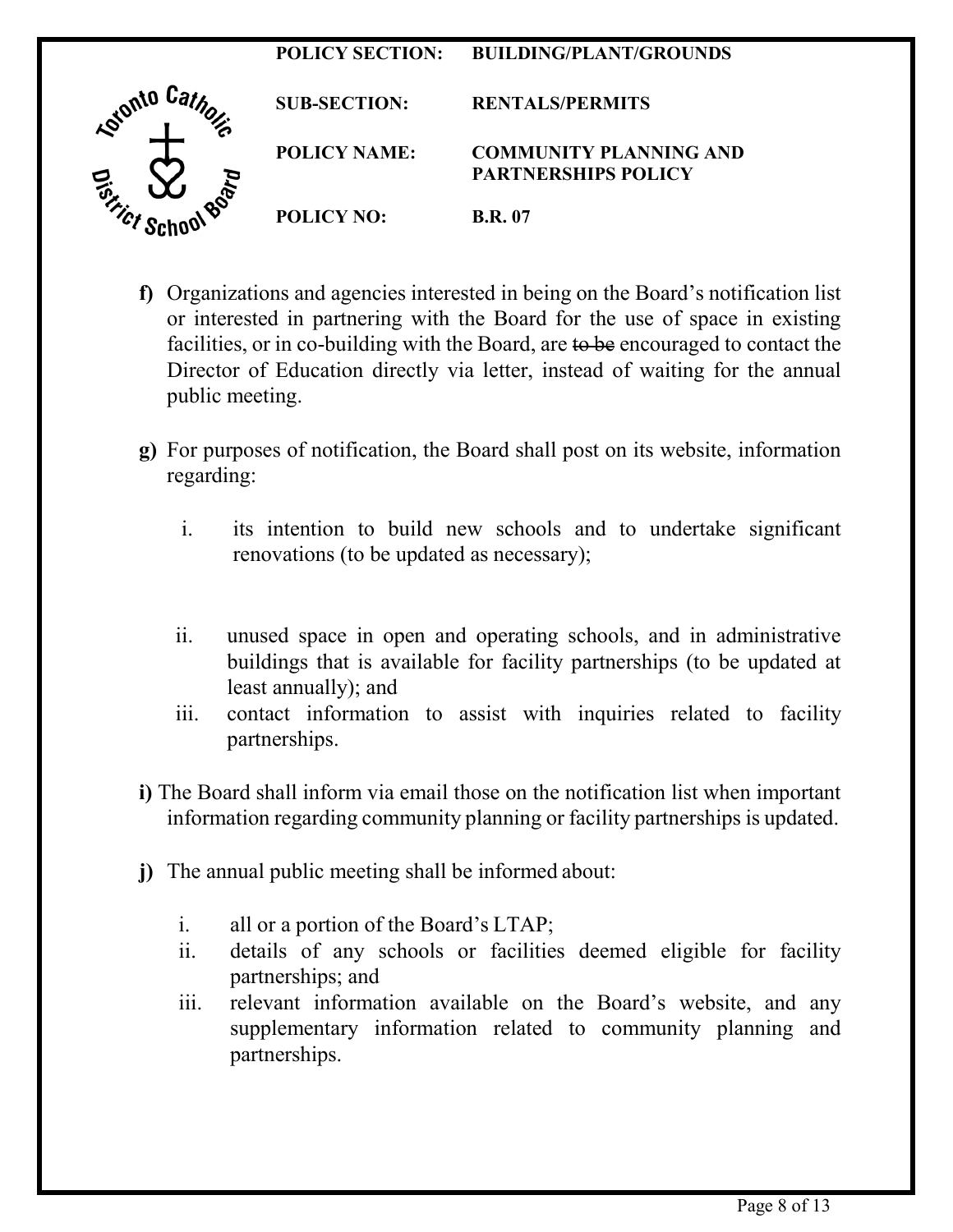# **POLICY SECTION: BUILDING/PLANT/GROUNDS**  Astonto Cathor **SUB-SECTION: RENTALS/PERMITS POLICY NAME: COMMUNITY PLANNING AND PARTNERSHIPS POLICY POLICY NO: B.R. 07**

- **k)** Potential partners invited to attend the annual public meeting shall be requested to have available for the meeting relevant information such as population projections, growth plans, community needs, land-use and green space/park requirements, as applicable, and shall inform the Board of their plans and needs.
- **l)** The notification list, those in attendance at the annual publicmeeting and any information exchanged shall be formally documented by the Board.

## **5. Partnership Selection and Proposals**

- **a)** The Board shall consider, and at its sole discretion, evaluate the eligibility of an applicant for purposes of establishing a community partnership with the Board.
- **b)** Applicants that satisfy the selection criteria in Regulation 5(c) below, are invited to submit proposals for the use of space in existing facilities (as identified by the Board), or for partnering in new construction (co-build) projects. Application forms can be accessed from the Board website.
- **c)** The Board shall have full discretion when evaluating applicants and in assessing their compatibility and suitability for a community partnership with the Board. Evaluation of submissions shall be based on how well the proposal satisfies the selection criteria below.

The community partner/partnership shall:

- i. respect the values of the Board and the Catholic faith, expressions and symbols;
- ii. support the health and safety of students and staff;
- iii. support the student achievement strategy of the Board;
- iv. be compatible with the host facility and the Board;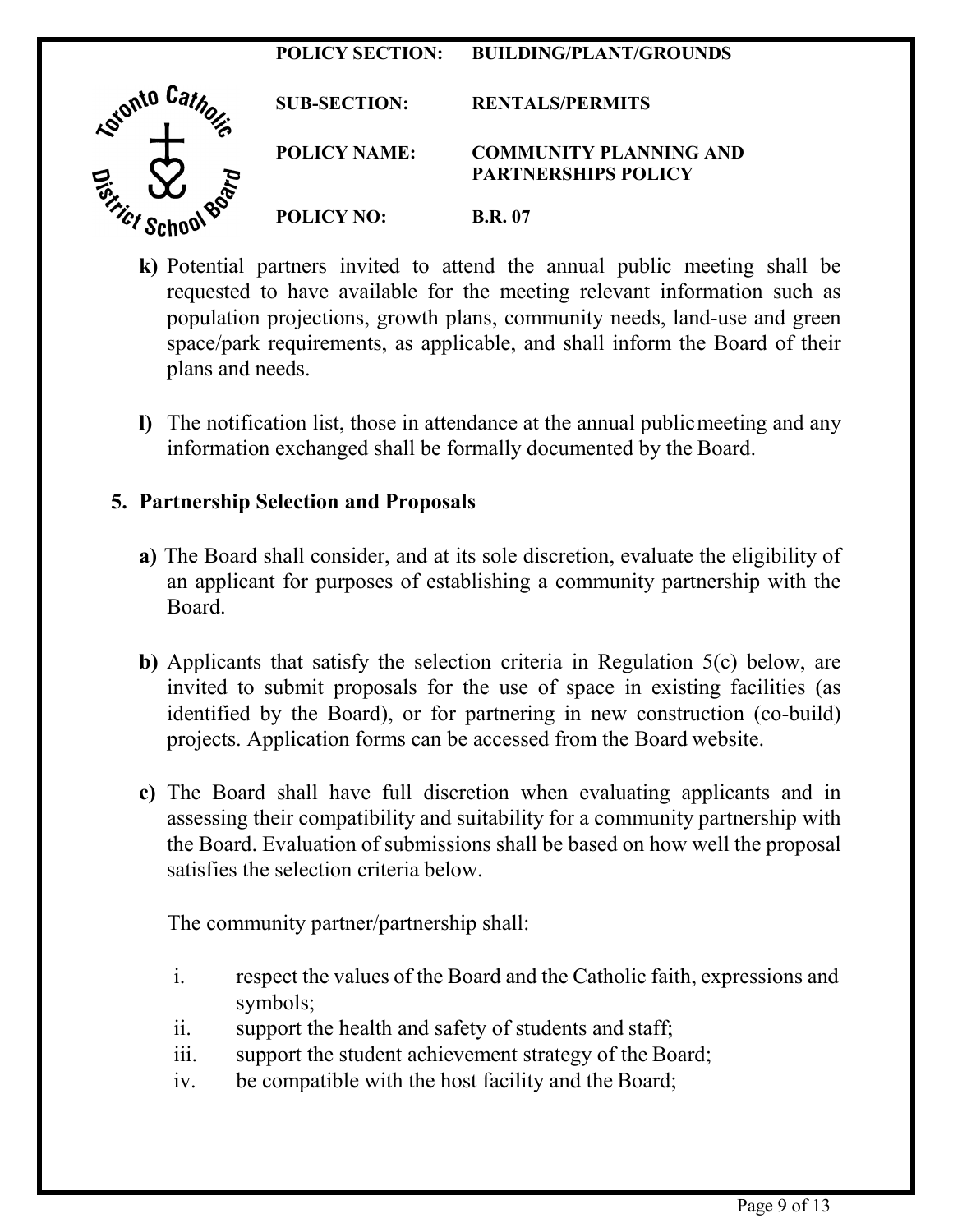#### **POLICY SECTION: BUILDING/PLANT/GROUNDS**



**SUB-SECTION: RENTALS/PERMITS POLICY NAME: COMMUNITY PLANNING AND PARTNERSHIPS POLICY POLICY NO: B.R. 07**

- v. not interfere with the day-to-day operations and activities of the host facility and the Board;
- vi. not be a competing education service provider;
- vii. at a minimum, be based on full cost-recovery to the Board;
- viii. provide financial statements showing financial viability of its organization;
- ix. agree to operate in accordance with Board policies;
- x. enter into a lease, license, or joint-use/partnership agreement withthe Board;
- xi. agree to all staff working on Board premises being subject to a criminal background check;
- xii. if it is the City of Toronto, provide population projections, growth plans, community needs, land-use and green space/park requirements.

**d)** For purposes of this Policy, the following organizations are not considered eligible partners:

- i. entities that provide competing education services such as tutoring services, JK-12 private schools or private colleges, adult education programs similar to those run by the Board, and credit-offering entities that are not government-funded;
- ii. political organizations;
- iii. other entities deemed ineligible by the Board.
- **e)** The Board may, at its discretion, consider both, for-profit and non-profit entities.
- **f)** A report shall be prepared for the consideration of Trustees, which summarizes partnership applications and evaluation, and provides recommendations on whether or not to proceed with a partnership.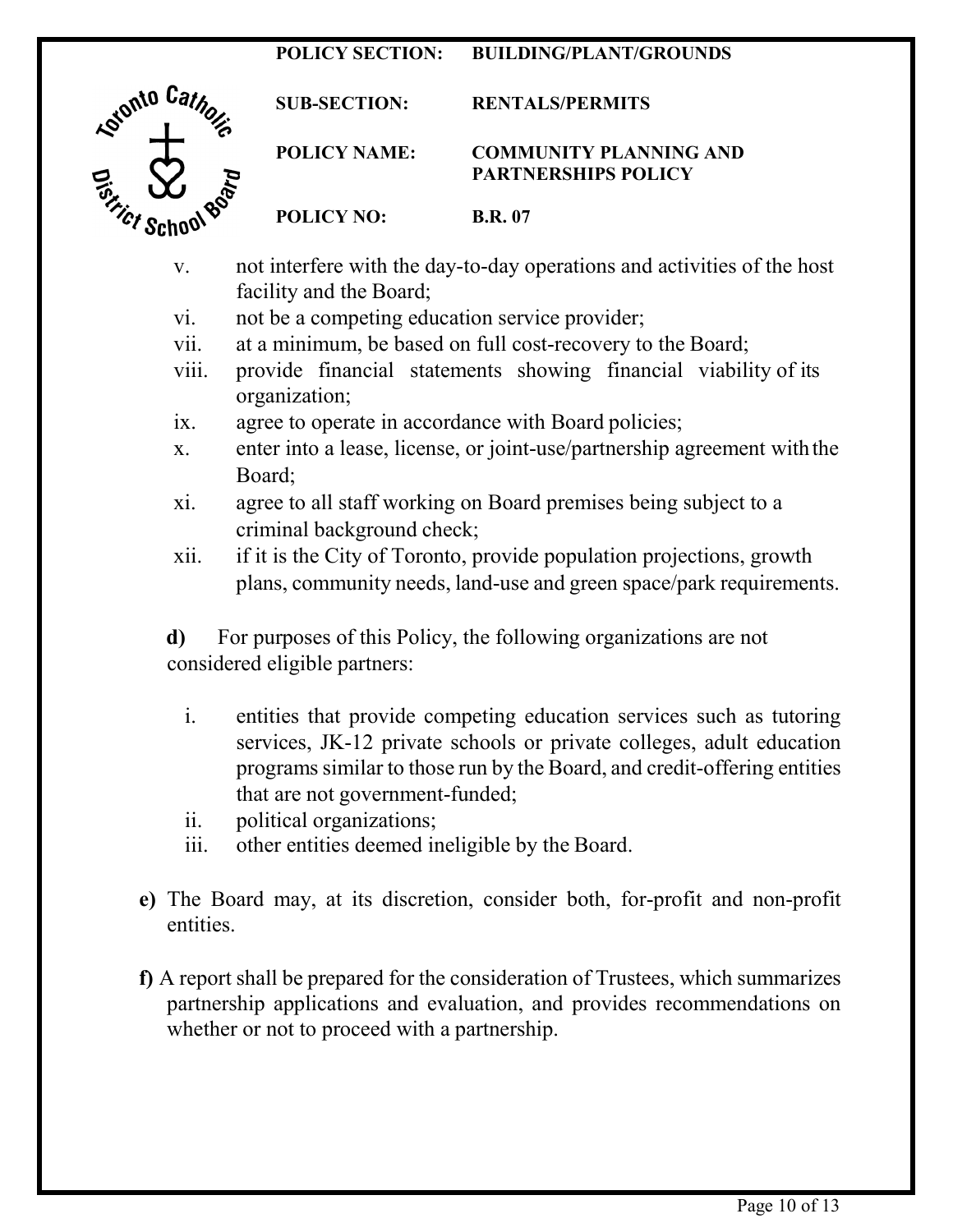#### **POLICY SECTION: BUILDING/PLANT/GROUNDS**



#### **6. Cost Recovery**

- **a)** Based on cost-recovery, fees charged to partners for the space they occupy shall, at a minimum, cover operating costs, capital costs, administrative costs including legal fees, and property taxes (if applicable).
- **b)** Costs for minor renovations and capital improvements required as a result of making space suitable for use by facility partners, such as those associated with obtaining municipal approvals, the enhancement of student safety and the provision of appropriate washroom facilities, shall be borne by partners.
- **c)** With respect to new construction or co-building, facility partners shall be required to pay for and finance their share of construction, including a proportional share of joint-use or shared space.

#### **7. Partnership Agreements**

- **a)** The Board shall provide clear instructions to potential facility partners regarding their rights and responsibilities as tenants, including maintenance standards where applicable, and the Board's user policies, such as accessibility and inclusiveness policies.
- **b)** With respect to new construction or co-building partnerships, partnership agreements cannot be finalized until both the Board and co-build partners have an approved source of funding.
- **c)** The successful partner shall be expected to enter into appropriate agreements for the use of space within Board facilities. The Board shall ensure that all legal agreements protect its rights and respect the Education Act.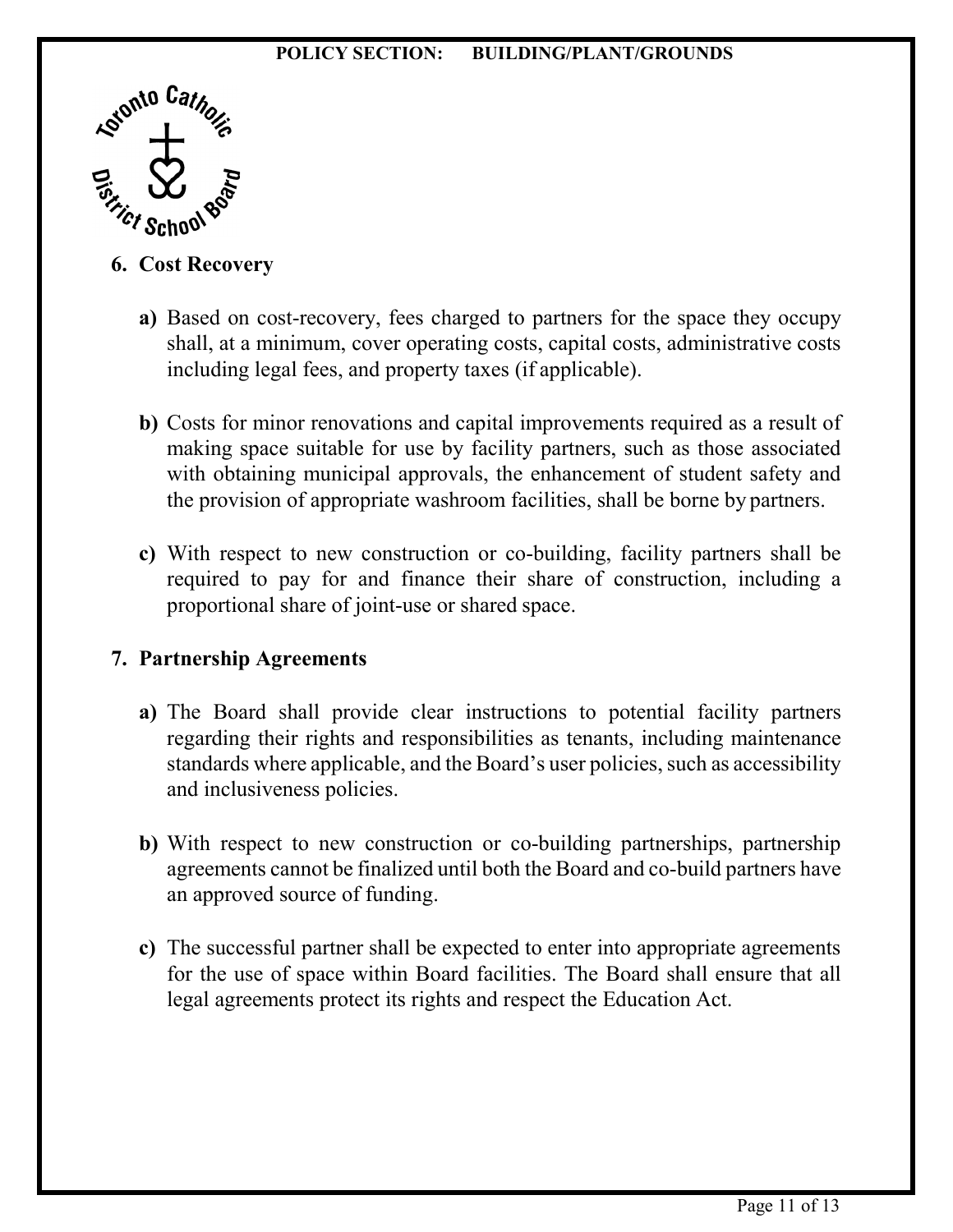

**Coterminous Board**

Refers to the Toronto District School Board, Conseil scolaire de district catholique Centre-Sud, or Conseil scolaire Viamonde.

# **Co-build/Co-building Partnership**

Refers to a legally binding arrangement between, and of mutual benefit to, the Board and a public sector or community agency/organization, in which the Board and other public sector or community agency/organization proportionately share in the cost of new construction or significant renovations/capital improvements. Common areas are to be cost-shared on a proportional basis.

### **Equity**

A condition or state of fair, inclusive, and respectful treatment of all people. Equity does not mean treating people the same without regard for individual differences.

# **Facility**

Any vacant site, or site upon which a school and/or administrative building is situated, that is owned and operated by the Board.

# **Facility/Community Partnership**

Refers to a legally binding arrangement between, and of mutual benefit to, the Board and a public sector or community agency/organization, with respect to the use of underutilized Board owned/operated facilities.

# **Notification List**

Refers to a list of potential organizations with which the Board could establish partnerships, including but not limited to public sector (Municipal, Provincial, Federal) and community agencies, that would be used for notification purposes for community consultation and the annual public meeting. This list would include those organizations identified in Ontario Regulation 444/98.